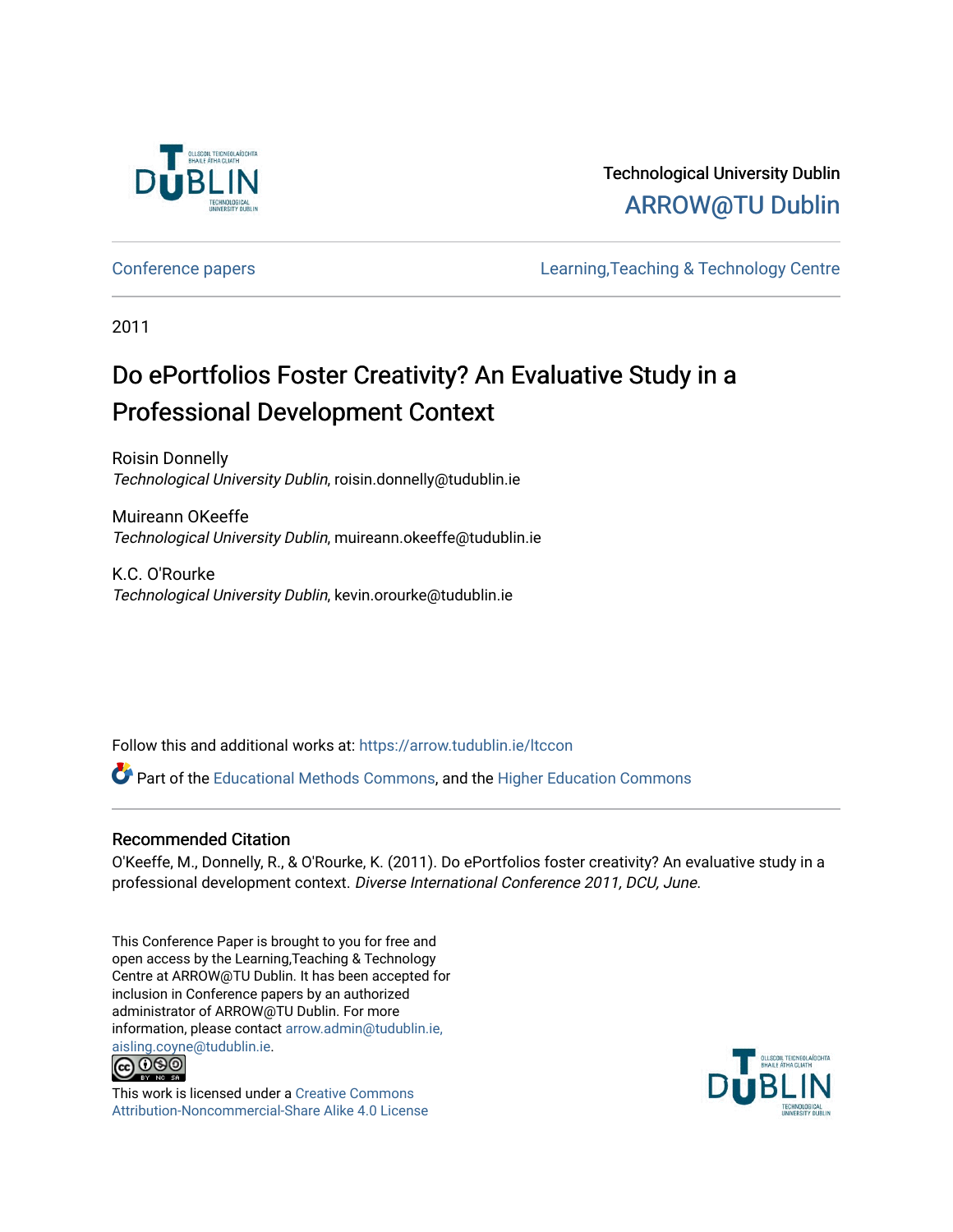# **Do ePortfolios foster creativity? An evaluative study in a professional development context**

Muireann O'Keeffe, Roisin Donnelly, Kevin O'Rourke Learning Teaching and Technology Centre, Dublin Institute of Technology

#### **Keywords: creativity, ePortfolios, assessment**

#### **Abstract**

The nurturing of creativity as a key skill in students is a current and topical issue due to the potential important economic and social benefits it can imbue. This paper outlines a case study in progress in an Irish higher education institution, which initiated as an evaluation of student ePortfolios and transformed into an examination of creativity within students ePortfolios. The context for the research is a group of postgraduate students using ePortfolios to build evidence of their learning experience on the programme. This research seeks to explore the notion of learner empowerment through creativity in ePortfolio use, specifically if the ePortfolio is a suitable pedagogical tool for enhancing creativity in their learning and practice. Findings from this research will influence the development of a framework to enhance student creativity in developing ePortfolios in higher education (HE).

# **Paper submission summary**  Background and Context

Many HE initiatives are underway to encourage student creativity in order to enhance key skills of students and nurture life-wide creativity (Craft, 2011). It is noted by Donnelly & Barrett (2008) that pedagogical strategies need to arouse the imagination and engagement of students and that assessment, one of the most important influences on learning, needs to be aligned with learning outcomes which encourage creativity. Technology in recent years been regarded as having a potentially critical role to play in supporting and transforming creative communities at all levels and stages in the higher educational process (Craft, 2011). Within the context of

**Diverse 2011 (<http://diverse2011.dcu.ie/authorspresentationtypes.html>)**  Submission for Strand 1: Creativity, Visual literacy with New Media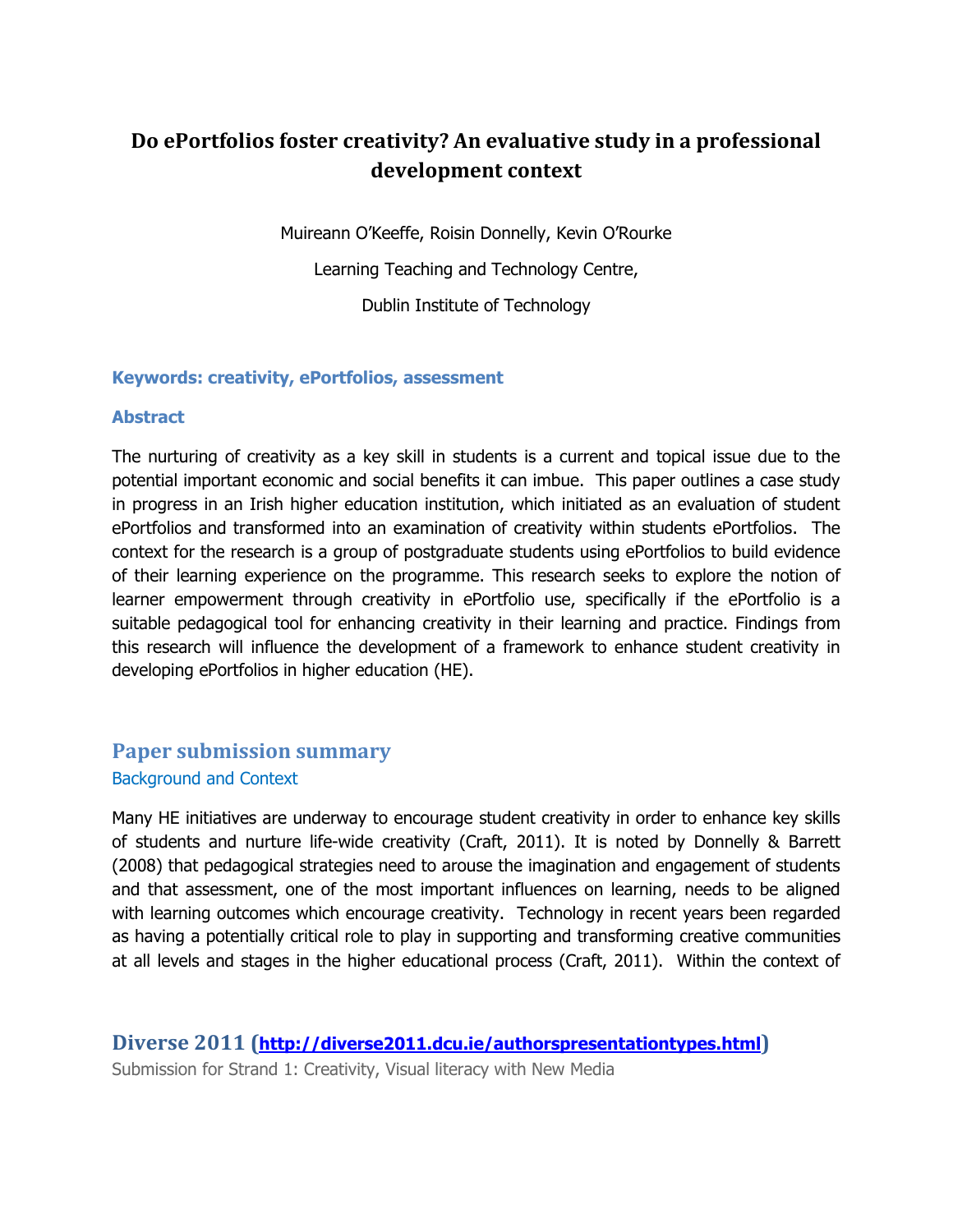this current study, some influential work has been carried out by Tosh et al. (2005) who believe that ePortfolios appear to offer an opportunity for learner control and to be capable of supporting or promoting deep learning. Students can make connections between the learning which occurs in different contexts: academic, workplace and community. Diehm's (2004) research has also focused on the use of electronic portfolio projects to highlight the creative nature of student learning.

#### **Description of the development work**

ePortfolios are thought to support learning in various settings and stages and to promote more profound forms of learning, while also supporting professional development (JISC, 2008; Northover et al, 2009). To this end ePortfolios are currently developed by postgraduate students on the programme of the MSc in Applied eLearning at Dublin Institute of Technology to demonstrate their learning journey over a two-year part-time programme. Students are encouraged to draw from both informal and formal learning activities to develop ePortfolios, which are personally managed and owned by the student, and where items can be selectively shared with peers on the programme and programme tutors. A framework and other induction activities are provided to students of the programme to support them in the construction of their ePortfolios.

#### **A visual representation of the work/system developed**

Figure 1 illustrates the conceptual framework under which the ePortfolio has been integrated to the MSc programme. It seeks to help participants to connect their learning experiences in different contexts (i.e., pedagogic, workplace and research) and to demonstrate competency in a given domain (module of study). Participants learn skills in these different contexts and the ePortfolio provides an opportunity to articulate and connect their learning in many different ways. Beyond documenting skills in their domain, the ePortfolio provides opportunities for participants to articulate their competency in areas that are specific to their educational experience on the programme. These include competencies from the three main contexts that they gain because of their work on the programme. These contexts are pedagogic (their own learning), research and their own workplace. The overall goal of the ePortfolio is to allow participants to not only "show" but to demonstrate what they know to the world.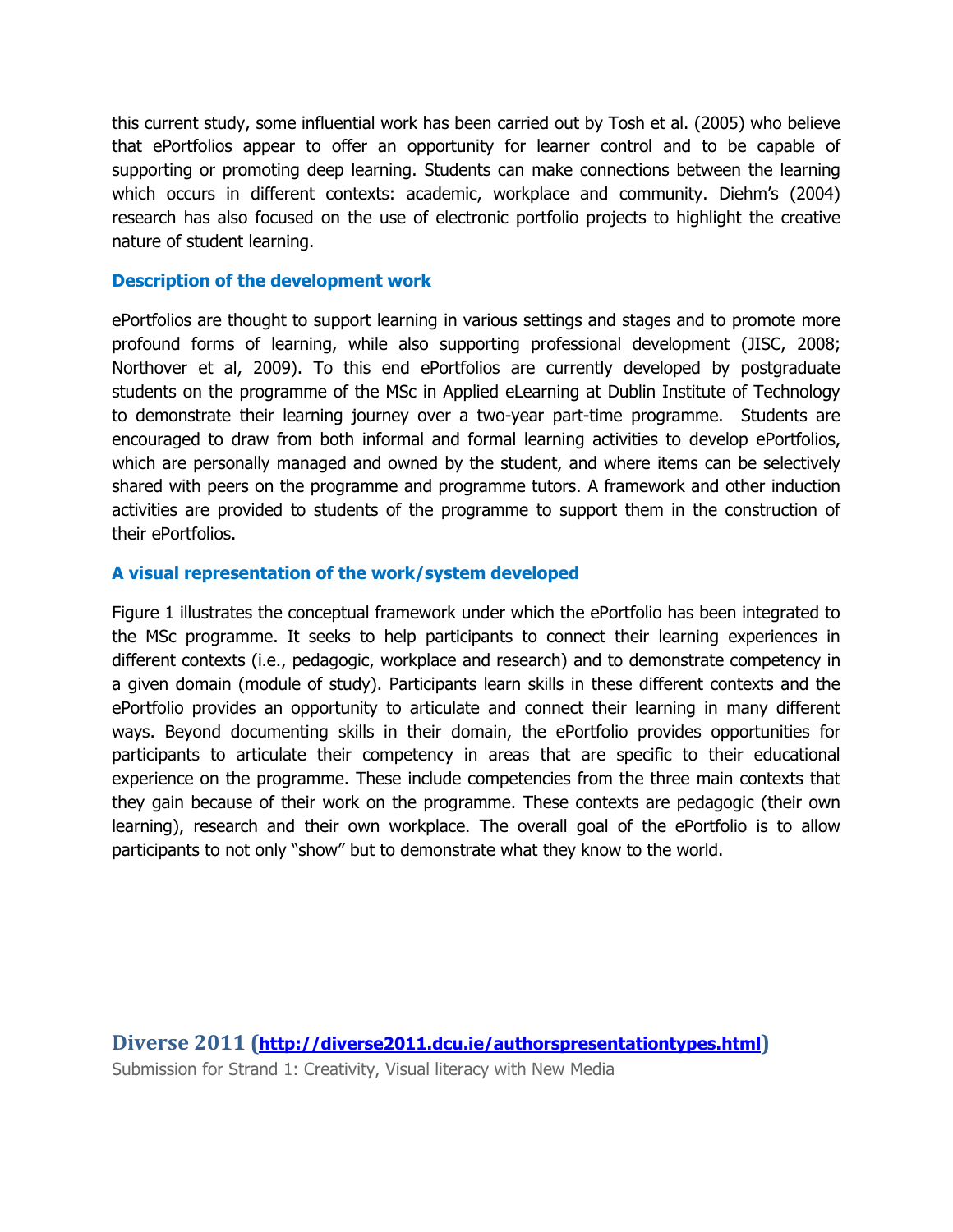

## **Evaluation work**

Anecdotal evidence, over the past three years, has indicated that the development and evidence of learning within student ePortfolios has differed greatly. These variations are witnessed through artefacts assembled, the quality of individual student reflection and types of media used to construct artefacts within the ePortfolio.

This research commenced as an evaluation of ePortfolios in supporting student's evidence of learning within their studies. However it became apparent that the notion of creativity was very important to the innovative development of ePortfolios by students. Therefore in this study we wish to explore supports for creative development of ePortfolios and also to examine if the tools and electronic platforms provided are appropriate to the development of creativity within ePortfolios. The results of this study will, with anticipation, revise the current framework, so that students are empowered to be creative in developing their ePortfolios.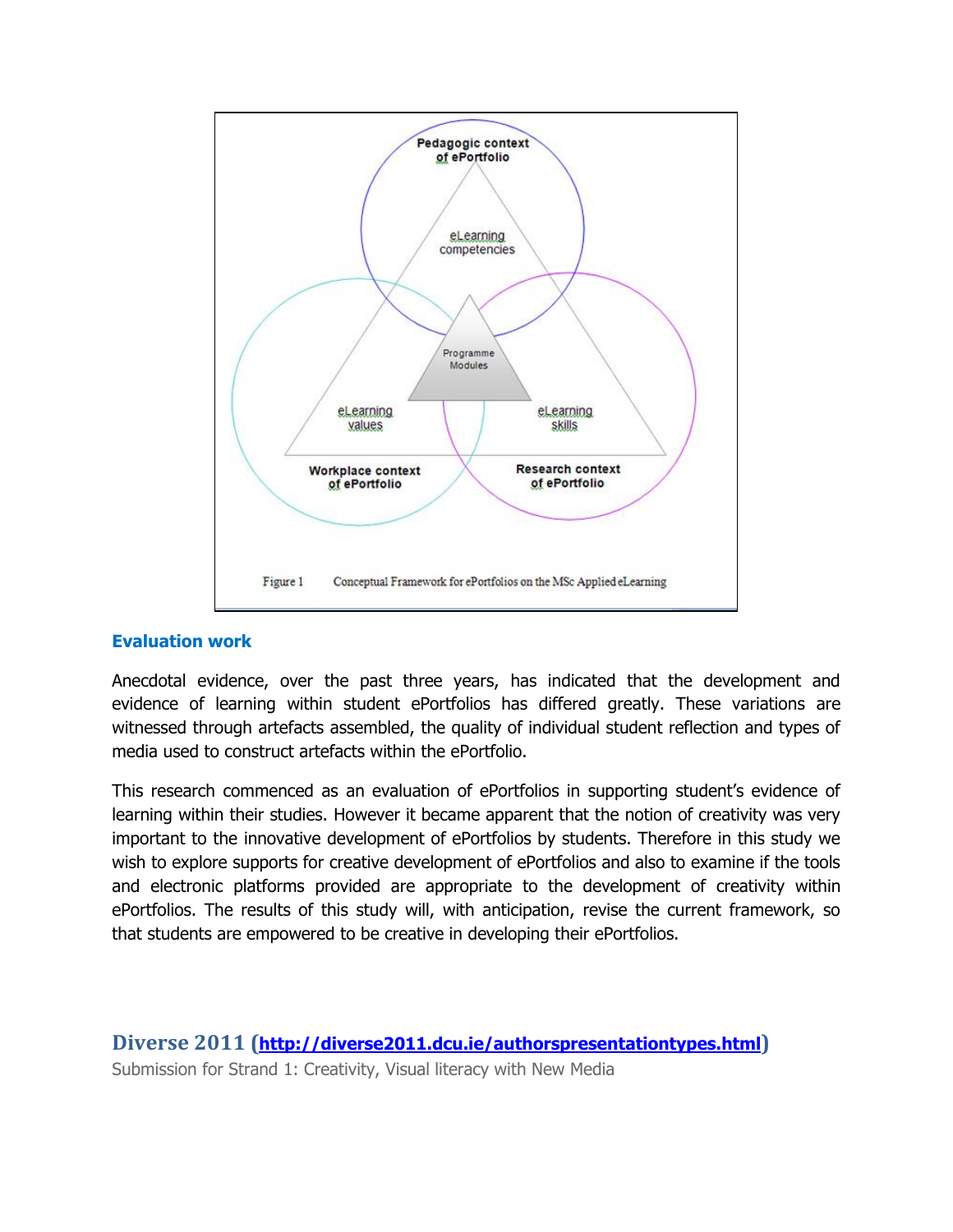### **Significance of work for others**

It is intended that the outcomes of this research will enhance future use of the ePortfolio with students on the MSc Applied eLearning programme. This study will provide recommendations on enhancements to the current framework to support students in creatively developing their ePortfolios. This revised framework could also be potentially used in developing assessment strategies and nurturing creativity on other programmes wishing to incorporate ePortfolios.

#### **Future work**

From January 2011, this study will begin by examining the student experience of creating a programme-based ePortfolio. We wish to investigate if students have been enabled to creatively explore their learning through the use of ePortfolios and if the ePortfolio is a suitable pedagogical tool for enhancing creativity in participants' learning. Data will be collected through document analysis of a selection of participant ePortfolios aligned to a template on creativity; through student's presentations of ePortfolios; focus groups and individual interviews. Over the coming months research data will be analysed and presentation of initial findings is envisaged to occur in June 2011.

## **References**

- 1. Allan et al. (2003). The use of e-portfolios to enhance student learning: a faculty-level strategy and experience. ASCILITE. Retrieved 10th January 2011 from [http://www.ascilite.org.au/conferences/adelaide03/docs/pdf/576.pdf.](http://www.ascilite.org.au/conferences/adelaide03/docs/pdf/576.pdf)
- 2. Barrett, T., & Donnelly, R. (2008). Encouraging Students' Creativity in Higher Education. Emerging Issues in the Practice of University Learning and Teaching II. Dublin: AISHE/HEA.
- 3. Craft, A et al. (2001). Creativity in education. London; New York: Continuum.
- 4. Craft, A. (2011). Creativity and education futures, learning in a digital age, Trentham books.
- 5. Forster, F. (2009). Improving creative thinking abilities using a generic collaborative creativity support system, In Méndez-Vilas, A., Solano Martín, J.A. Mesa González & J. Mesa González (Eds.) Research, Reflections and Innovations in Integrating ICT in Education, 1, pp. 539-543.